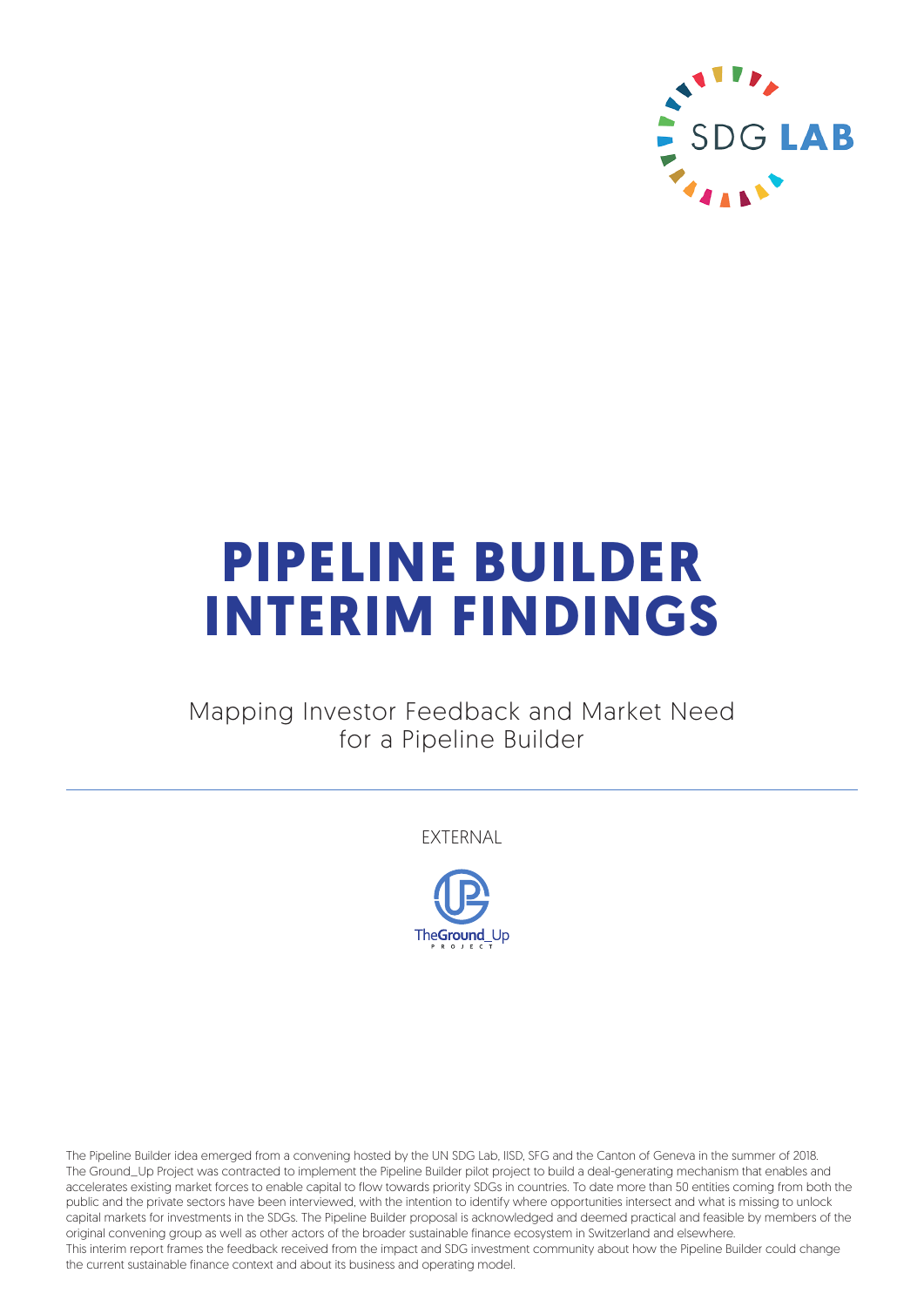# **The need for intermediation to scale the market for investment in the SDGs**

## A. THE IMPORTANCE OF SMES IN EMERGING MARKETS

Small and medium size enterprises (SMEs) are the backbone of many developing nations. They are vital actors for enhancing innovation, competitiveness, entrepreneurship and the establishment of an effective innovation system for developing countries.<sup>1</sup> The OECD has estimated that SMEs contribute up to 45% of total employment and 33% of GDP<sup>2</sup> in these countries. As the world shifts to a low carbon economy, SME's participation in the transition to more sustainable production and consumption is crucial for the greening of economic development<sup>3</sup>.

A 2017 World Bank analysis<sup>4</sup> found that SMEs consider access to finance to be their biggest obstacle to growth. This was exceptionally the case for SMEs in Africa, Latin America & The Caribbean and East Asia, where traditional financing sources and capital markets are only available to 17-32% of SMEs. High transaction costs, leverage ratios, asymmetric credit information and lack of property rights all deter financing<sup>5</sup>. Alternative financing, such as private debt and equity is even more restricted due higher perceived risk, limited capital provider and strict investment criteria. Moreover, there is a staggering credit gap of about US\$ 287 billion faced by 70% of female-led SMEs<sup>6</sup>. A 2017 report by In spite of this limitations, the International Finance Corporation<sup>7</sup> stated that SMEs are 'one of the strongest drivers of economic development, innovation and employment', advocating for the creation of opportunities specifically in the SME emerging markets to boost development and reduce poverty. This is where development institutions and private investors can play a crucial role.

## B. THE NEED FOR INTERMEDIATION IN A DISCONNECTED CAPITAL MARKET

Impact companies face highly fragmented and inefficient market for capital. Unlike traditional markets, the market for impact capital is not well developed.

While the capital available is large and growing, the issue is how entrepreneurs access it. What infrastructure can be built to improve SME's access to this finance? It is an issue of intermediation of capital. A World Bank analysis in 2017 suggests that 'in terms of findings on design of interventions, programs with collaboration of, or delivered by non-state (private) intermediaries tend to perform better than the state'. This is how traditional capital markets today have created a vibrant ecosystem where companies rarely face difficulties in accessing capital and investors have a wide range of investment options.

In the context of impact and SDGs investments, this same logic applies. In 2019, the OECD published a report<sup>8</sup> stating that 'intermediaries play a pivotal role in connecting the supply and demand sides of the market as well as in developing the broader ecosystem'. In the context of developing markets, the OECD identified the lack of impact investment focused-intermediaries as a significant barrier for bolstering the sector. According to the Global Impact Investing Network (GIIN) in its 2018 report, "gaps in intermediation still remain …. few investment banks are focused on impact deals to facilitate the needed functions of capital raising and structuring for investees and, for investors, to aggregate deals to achieve the scale larger investors require".<sup>9</sup>

- <sup>1</sup> Keskġn, "The Importance of SMEs in Developing Economies."
- 2 OECD (2017), Entrepreneurship at a Glance 2017, OECD Publishing, Paris, forthcoming
- 3 OECD (2013a), Green entrepreneurship, eco-innovation and SMEs, OECD Working Party on SMEs and Entrepreneurship
- 4 Kumar, "Targeted SME Financing and Employment Effects."
- 5 Ibid (also see Wang 2016 & Beck 2007)
- 6 Dassanou et al., "Women-owned SMEs : a business opportunity for financial institutions - a market and credit gap assessment and IFC's portfolio gender baseline".
- 7 IFC, "MSME Finance Gap: Assessment of the Shortfalls and Opportunities in Financing Micro, Small and Medium Enterprises in Emerging Markets"
- 8 OECD, "Social Impact Investment 2019: The Impact Imperative for sustainable development"
- <sup>9</sup> GIIN, Roadmap for the Future of Impact Investing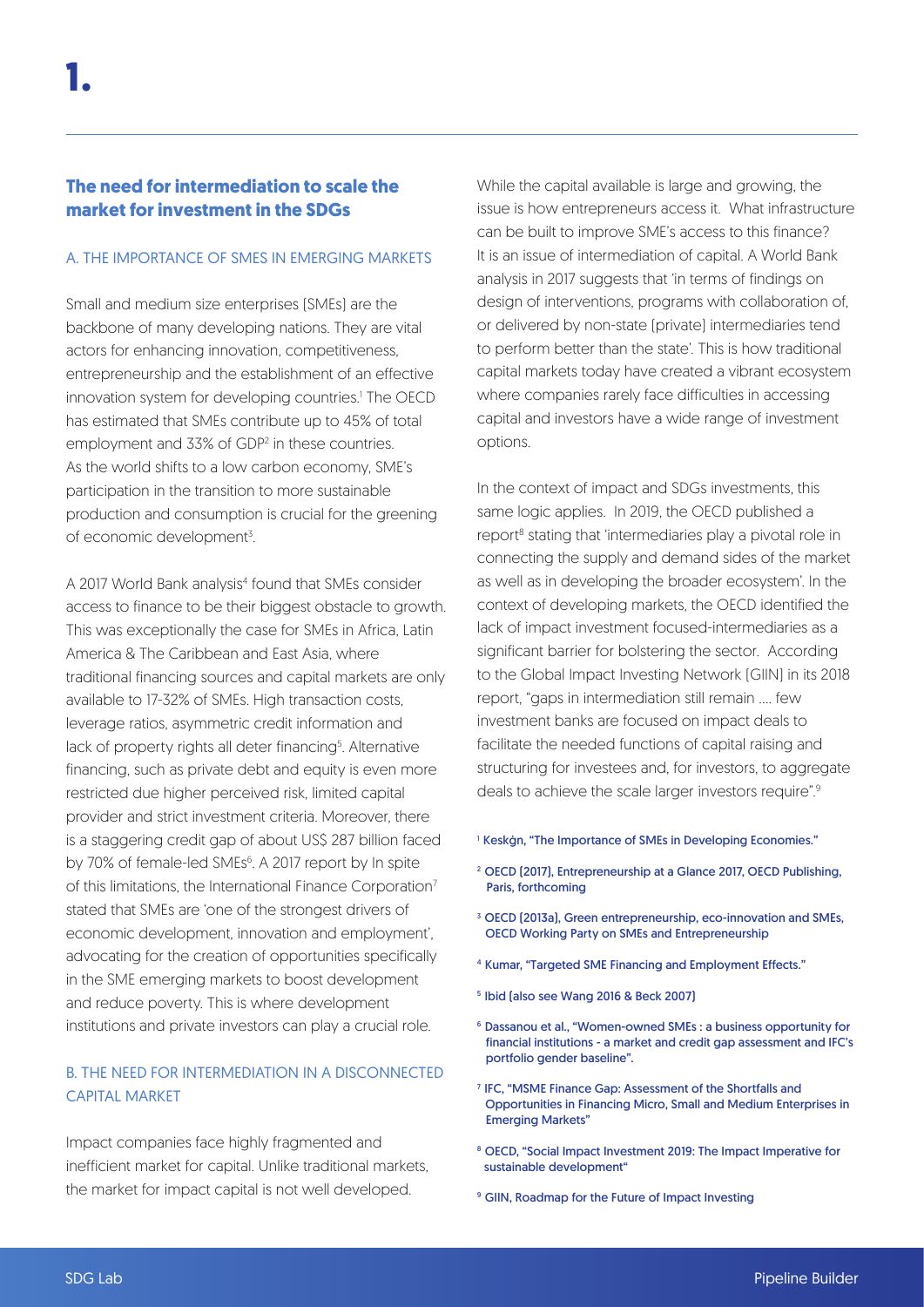This has been noted before in a 2014 report by the Social Impact Investment Taskforce<sup>10</sup> which noted intermediaries were a crucial component in the investment ecosystem to connect the demand and supply sides. In a conversation organized by GIIN<sup>11</sup> in 2012, Big Society Capital's previous CEO Nick O'Donohoe commented as follows: "If you look at commercial markets, sources and users of capital are connected by a vast array of intermediaries—banks, brokers, venture capital firms, investment management firms, etc. However, in the social impact investing sector, that intermediary level doesn't really exist". Lastly in 2007, UNEP's Innovating Finance for Sustainability report already advocated the need for a broker, 'that would serve as an intermediary body between different levels of organizations within the SME investment value chain'12.

Many academic scholars have also studied the effect of intermediaries within social finance. Moore et al.<sup>13</sup> find that social finance acts as a mechanism for channelling private capital towards social innovation and that intermediaries act as vital middlemen in directing and harnessing resources. Peter Jenner<sup>14</sup> argues that key drivers for success include collaborative networks, organisational capabilities, resourcing and legitimacy, since the social enterprise field is fragmented and resource depleted.

But today, only a handful of intermediaries operate in the impact/SDG marketplace.

## C. WHY ISN'T THE MARKET PROVIDING THIS SERVICE? WHY IS THERE A MARKET FAILURE?

Despite huge progress in the impact/SDG investment market, inefficiencies and gaps still remain. The largest gap is the lack of intermediaries. This need for classic intermediation services for impact investments was first identified in the seminal 2009 Monitor Institute report. Since then, a handful of specialized organizations have emerged to offer these services. There are none based in Switzerland.

# **PROBLEM:**

## SUPPLY SIDE:

Market failures disincentivize private participation in financing the SDGs

"High levels of perceived risk, local currency volatility, information asymmetries between capital providers and project developers and **deal size** often transform what might be an attractive investment opportunity into a very complex deal where the final expected return does not justify the risk and effort that the investor must undertake to deploy the capital."

## DEMAND SIDE:

Market failures also stem from the demand side

"One such source of inefficiency is the lack of coherent strategic development planning: countries should link their national allocation processes to the SDGs and create a national financing plan for the 2030 Agenda."

Source: WEF, Charting the course for SDG financing in the decade of delivery, January 2020

Intermediaries or investment banks (the industry term for intermediaries) play critical roles in both traditional and impact capital markets, ensuring the smooth flow of capital and allocative efficiency. They provide corporate finance services, including M&A, structuring and restructurings, capital raising of debt and equity and can work with both companies and investors depending on their role. In traditional financial markets, investment banks perform essential services, typically in the form of a financial transactions, which allow capital markets to work. Without intermediaries, these markets would not work as well or efficiently.

With clear financial metrics and payment arrangements, intermediaries are very well paid even today with all the

<sup>&</sup>lt;sup>10</sup> Taskforce, "Impact Investment: The Invisible Heart of Markets"

<sup>&</sup>lt;sup>11</sup> Investor Spotlight: Big Society Capital | The GIIN.

<sup>&</sup>lt;sup>12</sup> UNEPFI, "Innovative financing for sustainable small and medium enterprises in Africa"

<sup>&</sup>lt;sup>13</sup> Moore, Westley, and Brodhead, "Social Finance Intermediaries and Social Innovation."

<sup>&</sup>lt;sup>14</sup> Jenner, "Social Enterprise Sustainability Revisited."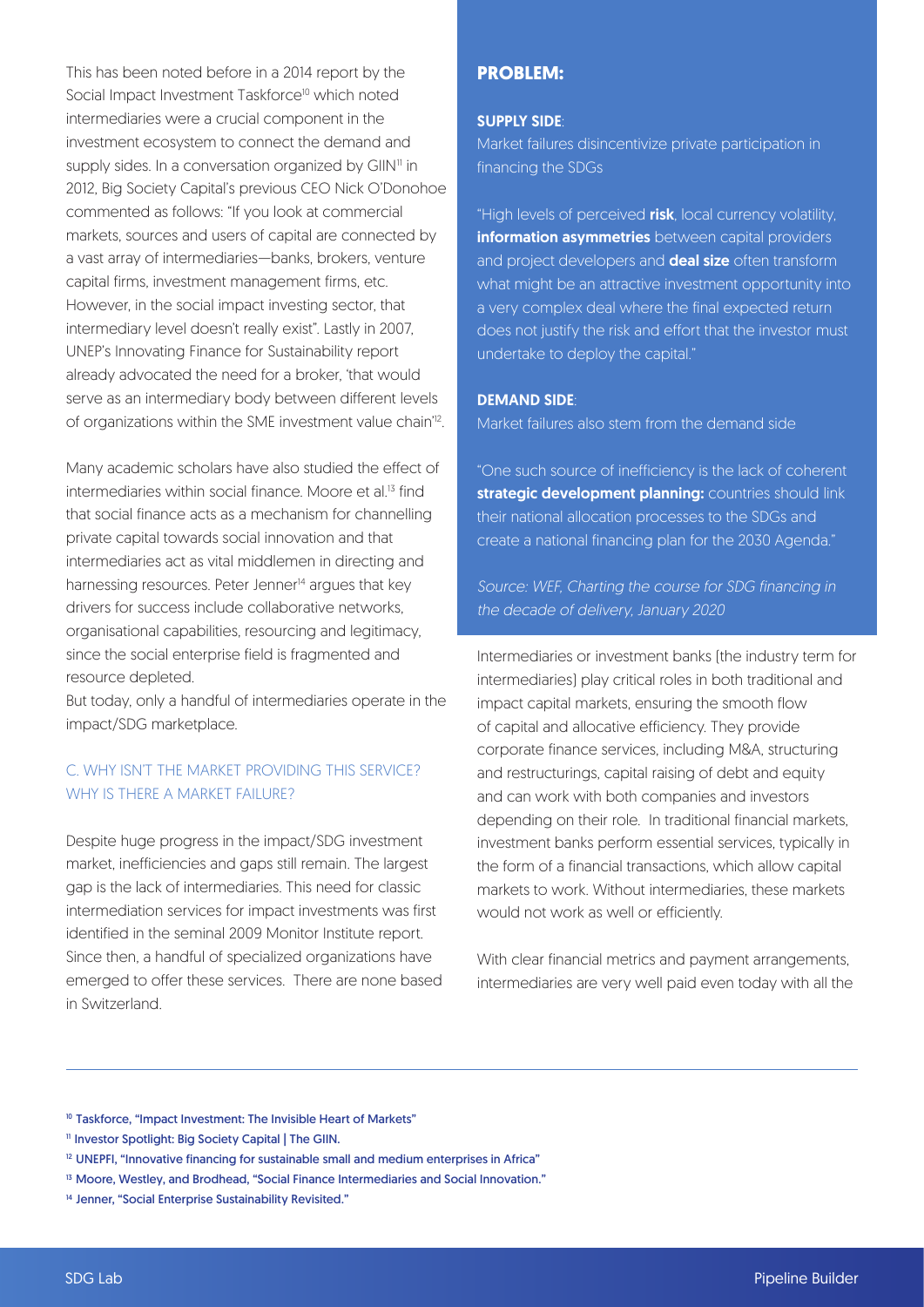transparency and technology available to the largest global investors and companies. But within SDG/impact investment marketplace, these conditions do not exist for multiple reasons. One is that the typical transaction size of an impact investment is much smaller and requires considerably more work than those found in traditional markets and is therefore uneconomical to perform. Impact companies present investors with a host of challenging factors (i.e., new metrics and targets, innovative business models, challenging market conditions), which combined make investors more

sceptical and therefore less likely to invest. Lastly, on the operational side, running an investment bank is difficult due to high human resource costs, regulatory requirements and simple know how of markets.

As a result, there are only a few intermediaries, most of which have received public support at the beginning of their operations. The end result is that impact driven companies face a considerable difficult landscape for capital.

# **2.**

## **The Pipeline Builder (PB) as a solution**

## A. A SYSTEMATIC APPROACH TO INVESTING IN SDGS

At the core of the Pipeline Builder is the idea that scale to the SDG / impact investing market comes from offering a range of intermediation services that connect investment opportunities mapped against country SDG priority sectors with the capital needed to achieve those goals.

The aim of the Pipeline Builder is twofold. From a top down, macro perspective, the PB leverages the partnership with the SDG Lab at the UN Geneva to develop a simple, effective way to help investors access and use country level SDG plans. Countries around the world have used the SDG framework to integrate with their policy development. The objective is to create an agenda of priorities together with comprehensive financial needs assessments for achieving the SDGs in their countries. SDG Strategies represent essentially a detailed "to do list" for a country in terms of the investment needed to reach their SDG goals and where this investment would be most helpful in the country.

According to the UN PRI\*, the SDGs interact with investor in multiple ways:

- The SDGs are the globally agreed sustainability framework
- macro risks: the SDGs are becoming an unavoidable consideration for "universal owners"
- macro opportunities: the SDGs will drive global economic growth as sustainability continue to grow in importance
- micro risks: the SDGs as a risk framework
- micro opportunities: the SDGs as a capital allocation guide

## Source: UNPRI – The SDG investment Case, 2017

From a bottom up, micro perspective, the PB will build a brokering service putting together entrepreneurs and investors in a handful of SDGs sectors (i.e., healthcare, clean energy, education and agriculture to start) linked to the country SDG plans. Switzerland is host to several public and private initiatives that work with pipelines of entrepreneurs in these sectors. We believe that increasingly investors will be linking their investment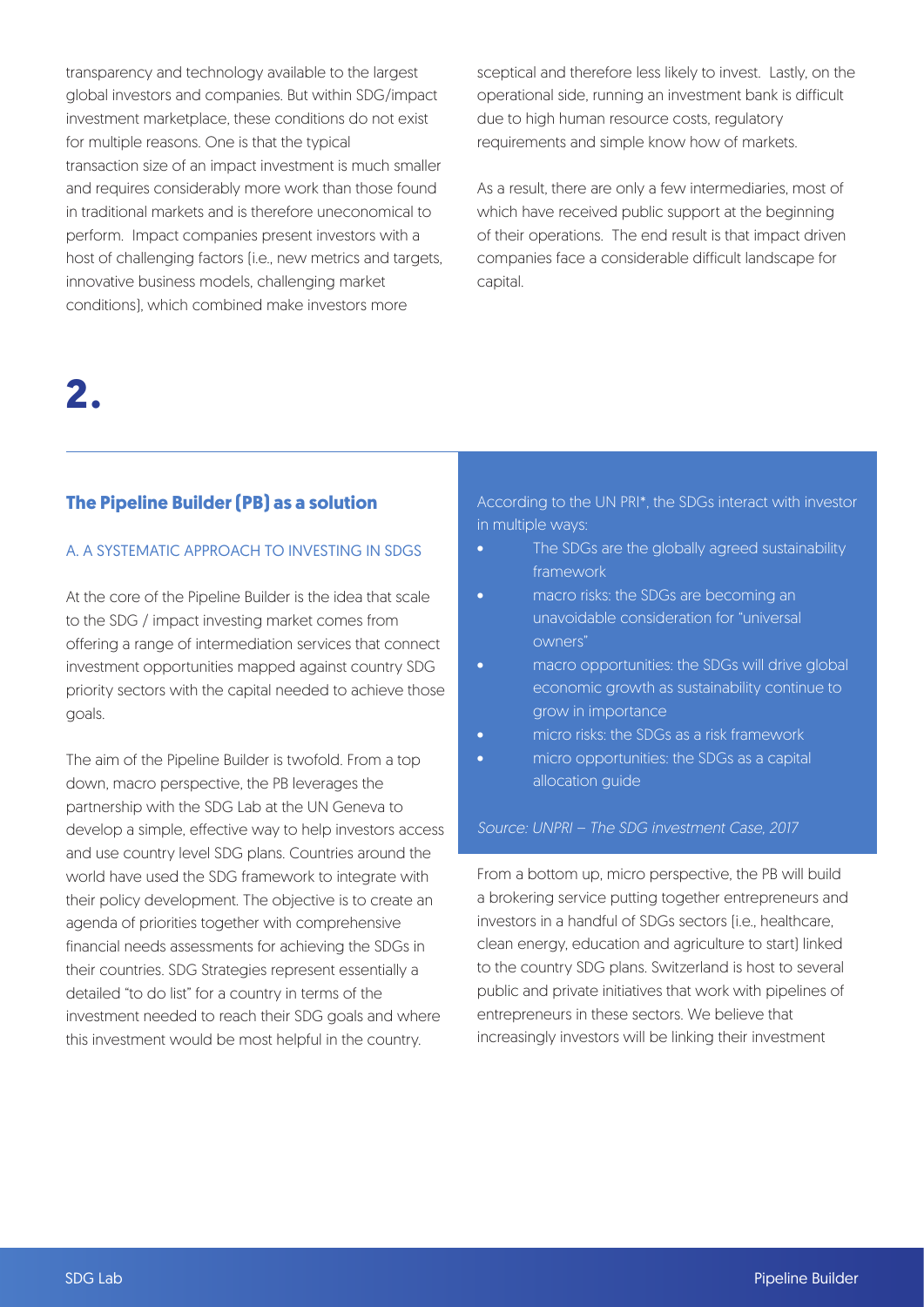products to the SDGs while at the same time there is a huge funding gap to achieve these goals. Bringing them together with a systematic approach will help.

Advisory services are built on corporate finance. Classic investment banking services in the traditional markets are the same that are needed for impact/SDG investments. These include deal origination, structuring, capital raising and syndication. This would help both companies and investors. For companies, the PB could help structure the investment, craft the sales strategy and by using its network of established investors, the PB would more quickly and efficiently "sell" the investment. For investors, the small nature of impact investment makes them expensive and cumbersome to execute. Investors could hire the PB to find certain types of investment saving the investor resources. Lastly, investors are concerned that there is no exit to the investments. Here investment banks can help make transactions easier and help investors sell their investments when needed.

# B. WHAT ELSE IS IN THE MARKET THAT CONTRIBUTES TO A SYSTEMATIC APPROACH TO SDG INVESTMENT INTERMEDIATION

Based on desk research and several interviews, we also looked at what other solutions and pieces of the puzzle are being designed and implemented that contribute to SDG investment intermediation. The goal is to learn from what's being done, to avoid duplication and to identify key strategic partners.

A more detailed description of initiatives, organisations and groups identified is included in the annex.

The research highlighted several types of output of relevance to the Pipeline Builder:

### Country research, data, metrics

These include OECD's Measuring Distance to the SDG Targets Report and UNDP's SDG Impact Platform and SDG Impact Investment Opportunity Map and the SDG Philanthropy Platform which work at country level to produce assessments of gaps to targeted SDGs as well as a methodology for identifying sub-sectors of SDG priority and their investment potential.

## Pipelines of thematic investment opportunities across the globe

Projects such as Impact Hub Geneva and UNDP Geneva's focus on Accelerate 2030 SDG entrepreneurs, Lafiya Innovators's Hub by Impact Hub Basel, the International Trade Centre's investment program spanning across multiple sectoral programs at the ITC, UNCTAD's Empretec Training program as well as portfolios such as those identified by independent organisations such as ThinkWell, iGravity – work on aggregating, selecting and coaching SDG entrepreneurs worldwide, thus forming a potential pool of sourcing opportunities onto which the PB can apply its standards of investability.

#### Investment, co-investment

UNCDF's work for example to fund off balance-sheet as well as their collaboration with Bamboo Capital Partners' Build Fund under the SDG500 initiative as well as groups such as Toniic, EVPA, AVPN, Pymwymic are all large international and multi-partner networks actively building investment solutions for SDG portfolios.

### Multiplier effect

Platforms such as the Global Investors for Sustainable Development Alliance (GISD), the World Economic Forum Family Business community and its Impact Investment community as well as Triple Bottom Line Investing Group (TBLI) are excellent enablers for multi-stakeholder solutions and for engaging the SDG / Impact investment industry more widely into solution-building and scaling.

The goal for the PB in the next phase is to identify and engage in key partnerships and synergies that will enable it to achieve its mission.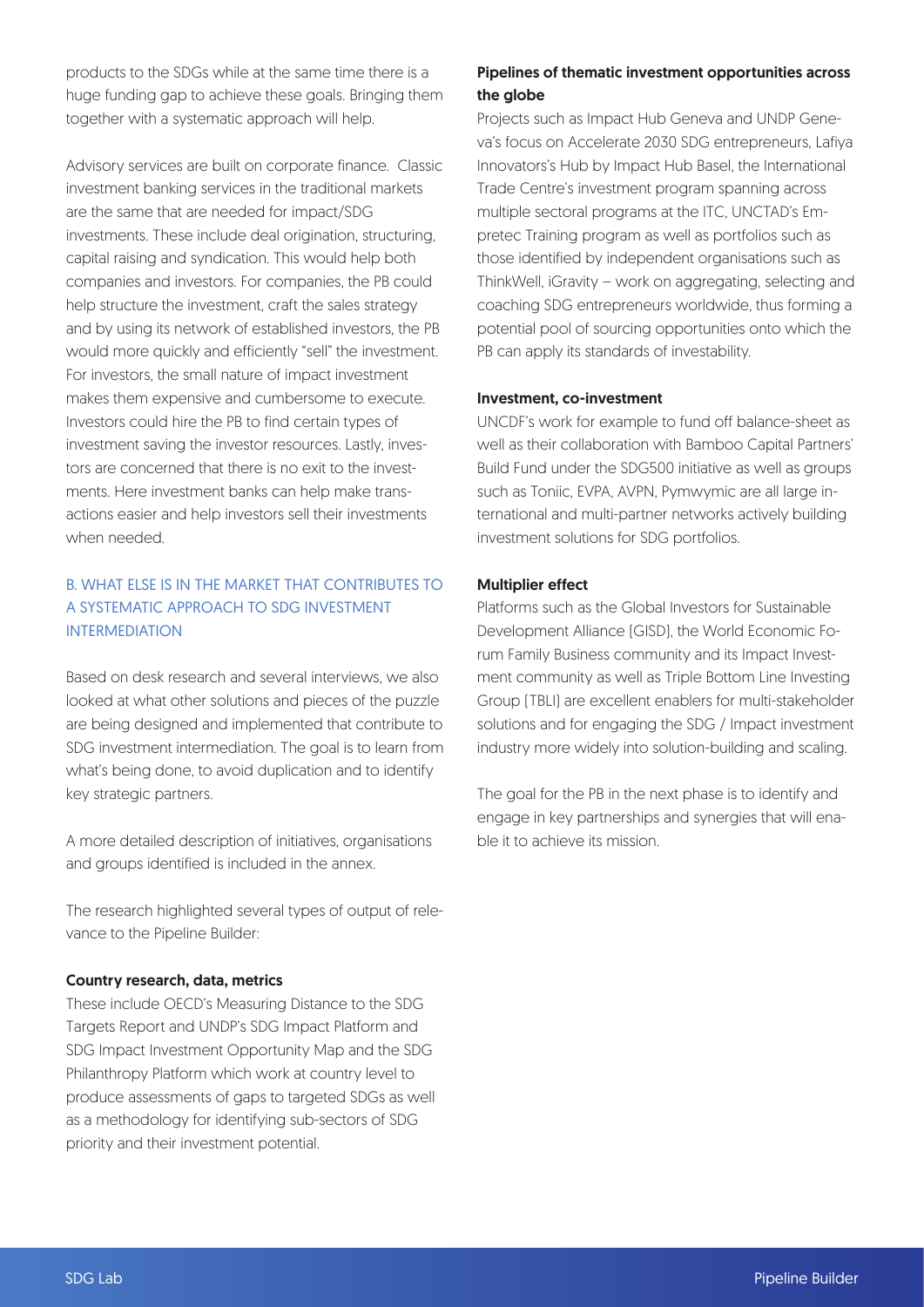# **Investor feedback and market need for the Pipeline Builder**

In order to assess the market need for a Pipeline Builder with more granularity, a series of 1-1 interviews were conducted between January and March 2020. These interviews complement the original series of interviews made with members of the Sustainable Finance Collaboration in early 2019 that led to the formulation of the Pipeline Builder proposal. The intention was not for this series of interviews to obey a strict surveying methodology but rather to inform, via individual conversations, of the potential for scale, the size of current operations across a range of impact and SDG investors and priority regions and countries. These conversations are informing the Pipeline Builder in terms of its strategy, focus and market need.

### A. INVESTORS & FUNDERS SURVEYED

Around 50 individuals were interviewed, covering several types of players in the sustainable finance / impact investment space:

- **Family offices and HNWIs investing in** portfolios of direct or fund investments across multiple impact sectors in emerging markets; they often cater to smaller investees (on average up to 500k US\$ ticket size) and often focus on one key impact / SDG theme, with two or three other potential linked themes (for example youth / children and urban development)
- Asset managers this category includes funds, mostly closed-ended, rarely open-ended, of relative small to mid-size (on average between 20 and up to 100m US\$), mostly providing lending to a variety of impact non-financial SMEs in emerging markets in a variety of sectors (water, clean energy, clean cooking, health etc), a minority few investing equity.
- Micro-finance asset managers a special category, with relatively large mandates under management, who lend to financial

institutions in emerging economies who are then lend to SMEs across an undetermined number of sectors and impact themes

- **Institutional players currently mostly** engaged in ESG and sustainable finance strategies, but observers to the impact / SDG investment space and looking to position themselves for the future
- **Banks –** mostly retail and commercial, some with expertise in the impact space mostly focusing in Switzerland and Europe, observers of the impact space in general
- **Public sector players DFIs and non**governmental representatives engaged in working with SMEs on the ground and engaged in direct investments in SDG / impact SMEs in emerging economies
- Initiatives, organisations & trade associations – who often lead the trend, educate their members (whether these are financial institutions, family offices etc) and engage across multiple actors in multiple countries to share information, gather knowledge and influence both governments and private sector players

The majority of those interviewed are based in Switzerland, with a few exceptions (2) in Europe and another few (4) outside Europe. Sectors covered by those interviewed correspond to most of the SDGs.

International organisations and the UN have an inherent global reach. Among private sector interviewees top regions of operation are (roughly classified in order of frequency with which these regions and countries were mentioned):

- **East Africa** (Kenya, Uganda, Rwanda, Ethiopia, Botswana, Zambia, Tanzania, Mozambique)
- West Africa (Ghana, Senegal, Nigeria, Togo, Ivory Coast)
- **Central and Latin America (Mexico, Costa Rica,** Colombia, Chile)
- **MENA** (Egypt, Tunisia, Morocco)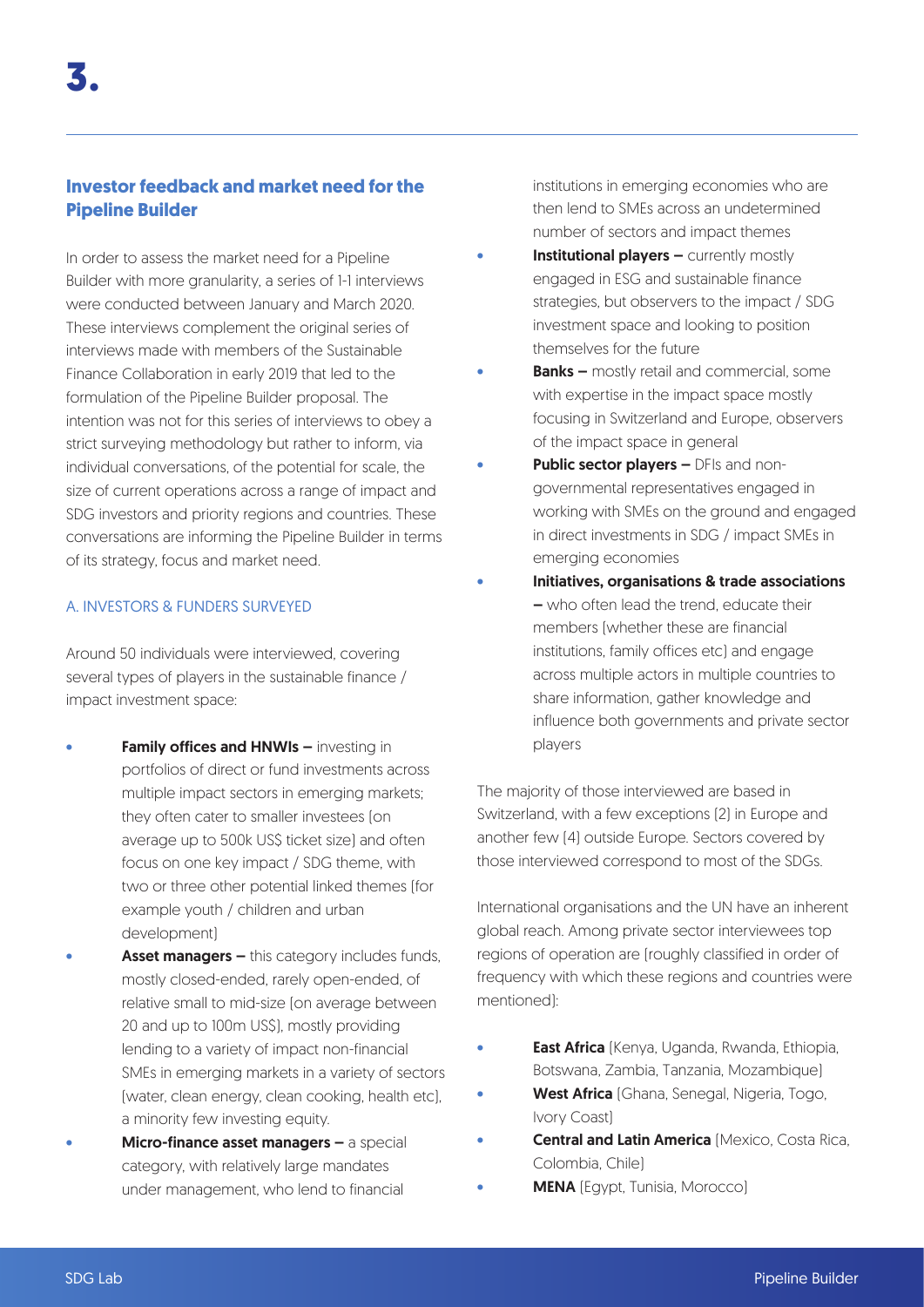#### B. MARKET NEED FOR A PIPELINE BUILDER

Without exception, interviewees noted that professional intermediation in the sector is lacking at scale and that the current impact / SDG capital markets lack depth. An investment bank for impact or the SDGs does not exist and the sector finds itself in a catch 22. As long as impact capital markets do not deepen, there won't be an impact investment bank which in turn could deepen capital markets. To get the sector onto a virtuous path, this market failure must be addressed.

The Pipeline Builder is seen as an "ambitious but good idea" and a needed element in the market if it can be made to work.

Some of the key considerations that were brought up during the interviews include:

- **There is a need for intermediation to link** investors to impact investment opportunities at multiple levels (fund and direct investments). Lack of transparency in impact markets makes it that there is no easy way of finding investible impact products and there is a market to help connect investors and deals.
- Identifying investment opportunities in relation to country SDG plans is key. In particular providing access to countryspecific research and data that is relevant to investors decision-making process and strategic considerations about whether to invest in a country, particularly when it comes to entering a new market. In addition, translating the SDG agenda to sectors and business models within those priority sectors is seen as key to avoiding greenwashing or "SDG-washing".
- There is a particular interest in advisory work, especially in relation to individual transactions and syndication at scale. In addition, many family offices noted that their advisors are too focused on a narrow slice of the market.
- Fund intermediation is also not currently efficient and several interviewees noted that indirect intermediation, working through local

in-country fund managers would be a way to achieve efficiency at scale.

- Several of those interviewed who had experience with impact / SDG initiatives coming from the non-profit / IO sector expressed frustration with the lack of focus on transactions and mismatch between programs designed that didn't match investor expectations. Only a tiny amount gets invested, most projects and concepts die.
- A missing element to scaling impact capital markets is seen to be **investor education** on impact and the SDGs.
- Switzerland is seen as a strong base for the Pipeline Builder because of a dense and growing ecosystem of sustainable finance and impact / SDG investment players and because of a strong network of support and knowledge in the UN and non-governmental space in relation to SDGs in the emerging markets.

# C. SPECIFIC FEEDBACK ON THE PIPELINE BUILDER IDEA AND MODEL

Overall, interviewees agreed that the Pipeline Builder needed to be an independent player in the market, supported by key partnerships, and that it should be staffed by people with the right competences, based in Switzerland. The majority of those interviewed offered connections, introductions and several offered to bring their own networks and activities in service of the Pipeline Builder. Some expressed concern that the Pipeline Builder project is not advancing fast enough.

Several considerations were expressed:

- With respect to the country focus:
	- o Several interviewees would be interested in better country SDG data and research, although research is not seen as a lever. However, they would be open to a conversation that put together the SDG research with specific deals [fund or direct]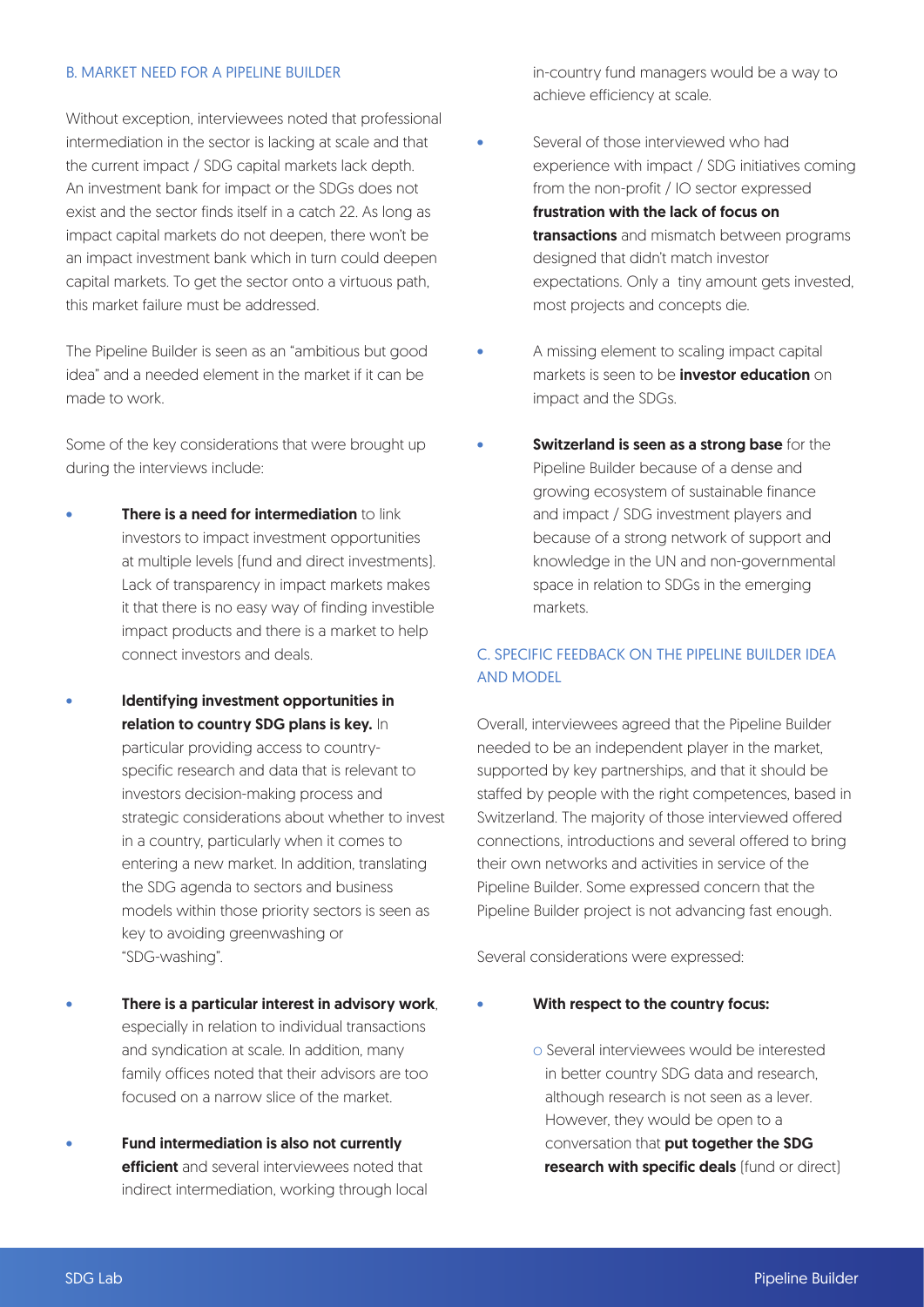- o Being able to identify the financing gap in priority sectors linked to country SDG plans is key for the investors' strategic choice between new markets
- o It will be important to leverage and empower the local financial, SDG and impact investing ecosystem, especially local asset managers
- With respect to the business and operating model:

o PB needs to **have a transactional element to** it in order to be of importance to investors

- o The **direct investment model** [deal by deal] by itself would be difficult, based on a few player's experiences; however, finding lead investors in new sector investments, capital raising services and syndication are needed and valuable. A specific suggestion was made to work on a matching fund model where PB would find a local portfolio managers and then bring "matching funds" to the individual transaction
- o The *indirect* (selling funds) model is seen as easier to start with
- o With respect to **who is the client:** local governments could be PB clients, investors could be clients or PB could be its own client if it had ability to invest. Most investors are not used to paying and would not pay for intermediation services
- o The network of the Pipeline Builder could be used by some to expand into new sectors where they do not have the expertise. Here, a minority opinion suggested that the PB should focus only on a few countries and sectors.
- o **De-risking** is needed in order to get investors to invest in emerging markets
- With respect to the process:
	- o **Speed** is essential, the Pipeline Builder must be able to become operational fast
	- o The challenge for the PB is to not be an **"academic exercise"** but have investments made
	- **O Alignment with the SDGs and the UN** is seen as a key advantage
	- o A suggestion was made to elevate the PB project at the level of the Geneva canton and make it a showcase at the next Building **Bridges conference** in November 2020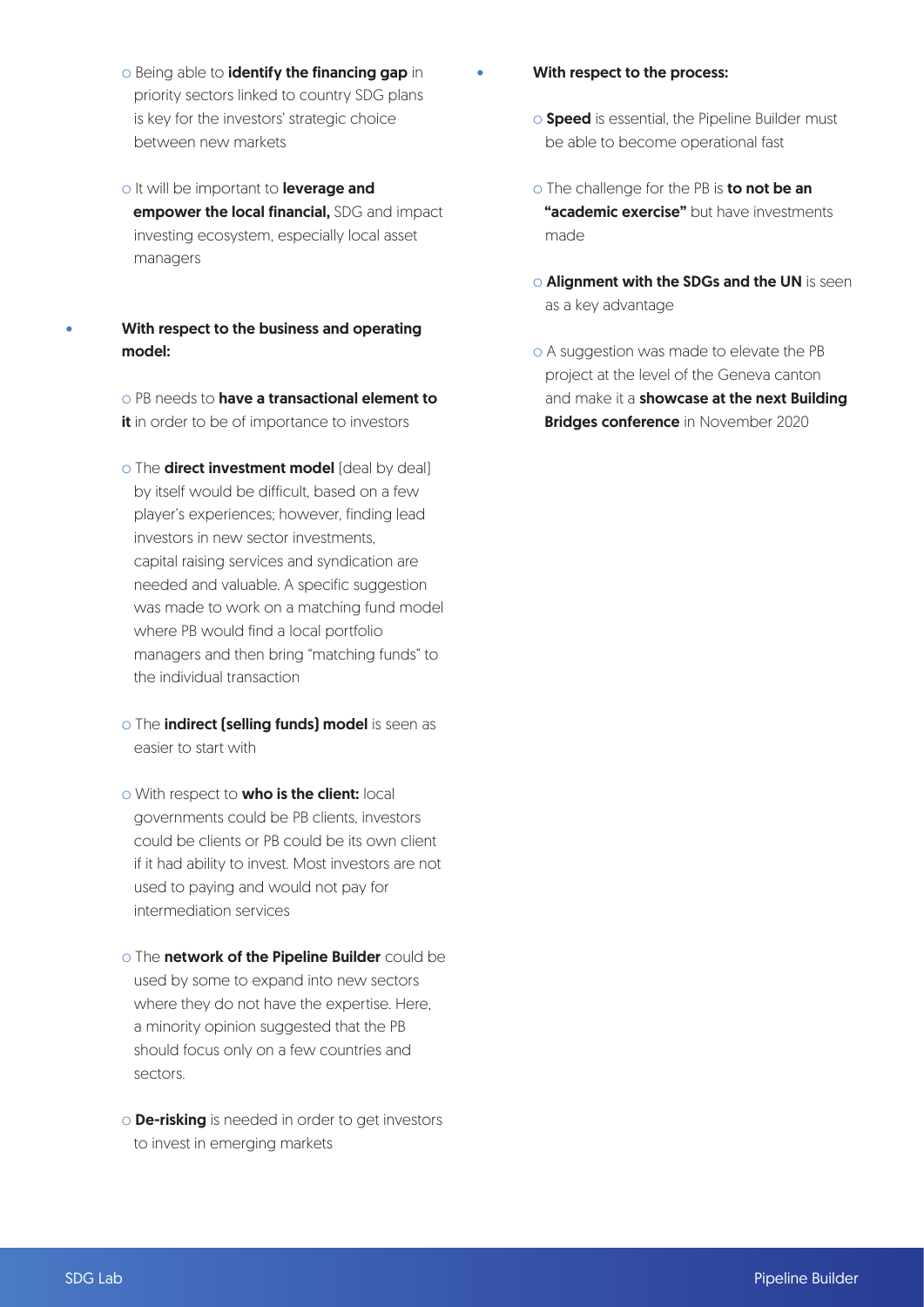# **Interim conclusions**

The Pipeline Builder investor mapping process was made with the intention to find out what key impact and SDG investment players in Switzerland needed in terms of intermediation, to understand what they felt intermediation could contribute to scaling up capital markets for impact / SDGs and to obtain specific feedback on the Pipeline Builder idea and business and operating model. We also aimed to understand who else was doing either parts of the intermediation that is needed or otherwise providing pieces of the puzzle that make the market work.

The overwhelming response in terms of the need for intermediation was very encouraging. Obviously, various players have offered feedback on the business and operating model according to their specific bottom line, but it was very positive to see that the Pipeline Builder per se has a place in the market.

Against the context of the COVID-19 pandemics, we remain nimble and agile in responding to the sector needs and working collaboratively to propose and support solutions to the liquidity crisis in the impact sector.

Our task moving forward is to conceptualize the business and operating model and to begin testing it on actual pipelines mapped across a handful of pilot countries, in order to start proving how the PB could help the market gain depth by pinning individual transactions against a more holistic picture of SDG priority sectors and financing gaps in those countries.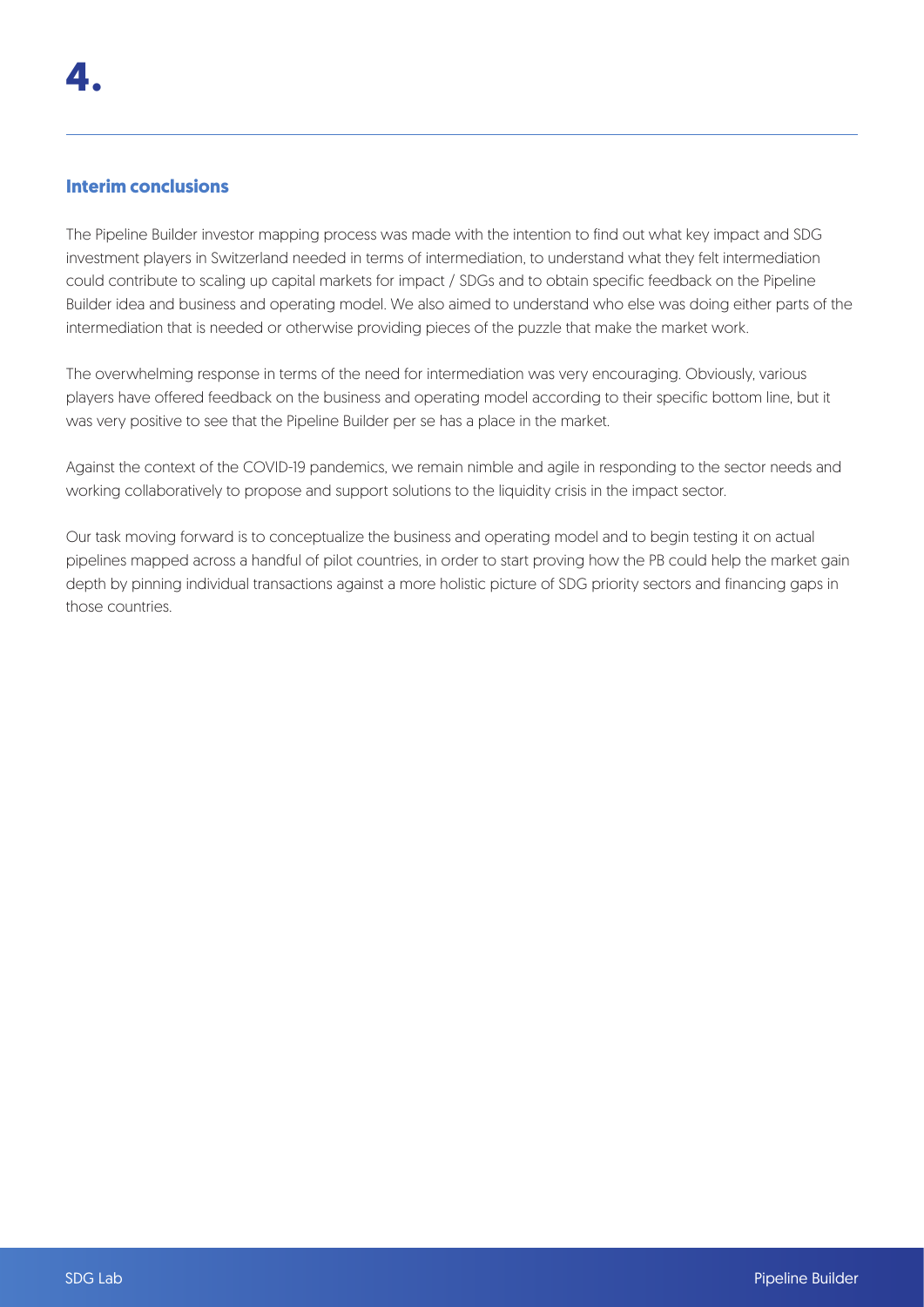# **Bibliography**

- Beck, Thorsten, "Financing Constraints of SMEs in Developing Countries: Evidence, Determinants and Solutions," n.d., 35.
- Global Impact Investing Network, "2018\_GIIN\_AnnualSurvey\_ExecutiveSummary\_webfile.Pdf."..
- Global Impact Investing Network, "ROADMAP FOR THE FUTURE OF IMPACT INVESTING: RESHAPING FINANCIAL MARKETS," March 2018.
- Global Impact Investing Network, "Investor Spotlight: Big Society Capital | The GIIN." https://thegiin.org/research/spotlight/ investor-spotlight-big-society-capital.
- Dassanou, Marieme Esther et al., "Women-Owned SMEs : A Business Opportunity for Financial Institutions a Market and Credit Gap Assessment and IFC's Portfolio Gender Baseline" (Gender - CCSA - IFC (GCGDR), November 17, 2017),
- Impact, Social, and Investment Taskforce, "Impact investment: The invisible heart of markets." (2014).
- International Finance Corporation, "MSME FINANCE GAP: Assessment of the Shortfalls and Opportunities in Financing Micro, Small and Medium Enterprises in Emerging Markets," 2017.
- International Finance Corporation, "WomenOwnedSMes+Report-Final.Pdf." https://www.ifc.org/wps/wcm/ connect/44b004b2-ed46-48fc-8ade-aa0f485069a1/WomenOwnedSMes+Report-Final.pdf?MOD=A JPERES&CVID=kiiZZDZ.
- Jenner, Peter. "Social Enterprise Sustainability Revisited: An International Perspective." Social Enterprise Journal 12, no. 1 (January 1, 2016): 42–60. https://doi.org/10.1108/SEJ-12-2014-0042.
- Keskġn, Hidayet. "The Importance of SMEs in Developing Economies," 2010, 10.
- KPMG International, "NGOs and the Challenge of Impact Investing: Creating Value and Doing Good," 2018.
- Kumar, Ruchira. Targeted SME Financing and Employment Effects: What Do We Know and What Can We Do Differently? World Bank, 2017. https://doi.org/10.1596/27477.
- McKinsey & Company, "Catalyzing the Growth of the Impact Economy," December 2018.
- Moore, Michele-Lee, Frances R. Westley, and Tim Brodhead. "Social Finance Intermediaries and Social Innovation." Journal of Social Entrepreneurship 3, no. 2 (October 1, 2012): 184–205. https://doi.org/10.1080/19420 676.2012.726020.
- The Global Steering Group for Impact Investment, "Responsible Investor: In the Story of Impact Investment, Wholesalers Play a Starring Role," September 10, 2018.
- The Global Steering Group for Impact Investment, "Catalysing an Impact Investment Ecosystem A Policymaker's Toolkit," October 2018.
- The United Nations Environment Programme Finance Initiative, "Innovative\_financing\_africa.Pdf." Accessed March 31, 2020. https://www.unepfi.org/fileadmin/documents/innovative\_financing\_africa.pdf.
- Wang, Yao. "What Are the Biggest Obstacles to Growth of SMEs in Developing Countries? An Empirical Evidence from an Enterprise Survey." Borsa Istanbul Review 16, no. 3 (September 1, 2016): 167–76.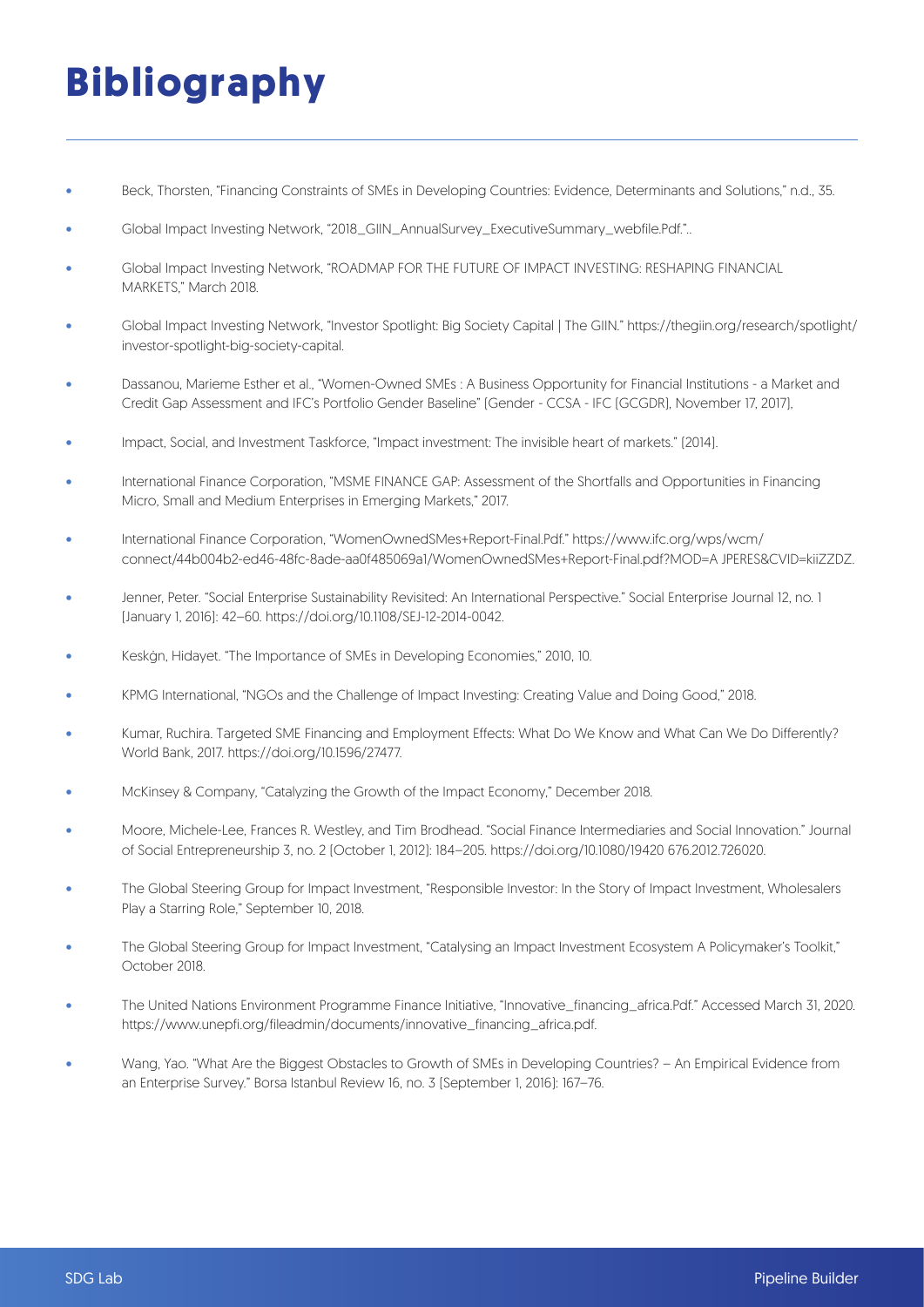# Non-exhaustive List of existing initiatives and organisations that play a part in intermediation Initiatives

| <b>Name</b>                                                                                                                                                                                          | <b>UN Partners</b>                                                                                                                 | <b>Non-UN Partners</b>                                                                                                                                                  | <b>Purpose/Goal</b>                                                                                                                                                                                                                      | <b>Focus</b>                                                                                                                                                                                                                                                                                                                                                                                                             | <b>Scaling</b>                                                    | <b>Deliverable / Timeline</b>                                                                             | <b>Value to the SDG finance market</b>                                                                                                                |
|------------------------------------------------------------------------------------------------------------------------------------------------------------------------------------------------------|------------------------------------------------------------------------------------------------------------------------------------|-------------------------------------------------------------------------------------------------------------------------------------------------------------------------|------------------------------------------------------------------------------------------------------------------------------------------------------------------------------------------------------------------------------------------|--------------------------------------------------------------------------------------------------------------------------------------------------------------------------------------------------------------------------------------------------------------------------------------------------------------------------------------------------------------------------------------------------------------------------|-------------------------------------------------------------------|-----------------------------------------------------------------------------------------------------------|-------------------------------------------------------------------------------------------------------------------------------------------------------|
| <b>UNDP - SDG Impact</b><br><b>Investment Opportunity</b><br>Map<br>https://toluodusanya.<br>wixsite.com/website-1 [beta<br>version]                                                                 | <b>UNDP</b>                                                                                                                        | Funding from the<br>Government of Norway for<br>the 5 African countries project                                                                                         | Synthetize national economic &<br>social development priorities<br>Identify SDG investment<br>opportunities                                                                                                                              | Emerging economies &<br>development countries                                                                                                                                                                                                                                                                                                                                                                            | 5 African<br>countries to be<br>added to the<br>map               | SDG Impact initiative<br>launched in 2018                                                                 | Identification and mapping at<br>country-level of high development<br>needs; translation into SDG gaps and<br>priorities for private sector investors |
| <b>SDG Impact Platform</b><br>https://sdgimpact.undp.<br>ora/                                                                                                                                        | <b>UNDP</b>                                                                                                                        | Key partner Impact<br>Management Project [IMP]<br><b>IMP Structured Network</b>                                                                                         | Develop and produce market<br>intelligence on SDG investment<br>opportunities & related impact<br>data. SDG Impact Standards<br>Certification seal/label<br>Training program                                                             | Emerging economies and<br>developing countries                                                                                                                                                                                                                                                                                                                                                                           | Develop<br>globally<br>accepted<br>standards and<br>certification | SDG Impact launched in 2108<br>Measurement standards for<br>equity / end of April 2020                    | Development of measurement standards<br>/ link to Resident Coordinators and UN<br>Country Teams / Market intelligence at<br>country level             |
| <b>United Nations Capital</b><br><b>Development Fund - UNCDF</b><br>SDG500 - BUILD fund                                                                                                              | United Nations Capital<br>Development Fund UNCDF                                                                                   | <b>Bamboo Capital Partners</b><br>Luxembourg Aid &<br>Development                                                                                                       | Investment platform / fund                                                                                                                                                                                                               | Least developed<br>Countries<br>Early stage SMEs<br>Asset class: fixed income                                                                                                                                                                                                                                                                                                                                            | First loss laver<br>USD 15mio<br>Fund target<br>size USD 75mio    | N/A                                                                                                       | SDG aligned impact investments at scale<br>in development economies                                                                                   |
| SDG500 Fund                                                                                                                                                                                          | United Nations Capital Devel-<br>opment Fund UNCDF (on one<br>specific fund)                                                       | <b>Bamboo Capital Partners</b><br>International Trade Center<br><b>IFAD</b><br>CARE<br>Smart Africa<br>Stop TB Partnership<br><b>IDB Lab</b>                            | Investment platform / fund                                                                                                                                                                                                               | Debt, equity Seed, Series A&B<br>Emerging & Frontier markets<br>Agriculture, finance, energy,<br>education, healthcare.<br>Africa, Asia, Latin America,<br>Caribbean & Pacific regions<br>Risk mitigation mechanism:<br>First loss layer European<br>Union, the African.<br>Caribbean & Pacific Group<br>of States. Governments of<br>Luxembourg, Togo & Tunisia,<br>CARE & Alliance for a Green<br>Revolution in Africa | N/A                                                               | Fund target size USD 500 mio                                                                              | SDG aligned impact investments at scale<br>in development economies                                                                                   |
| <b>Global Investors for</b><br><b>Sustainable Development</b><br>Alliance GISD.<br>https://www.un.org/esa/<br>ffd/ffd-follow-up/global-in-<br>vestors-for-sustainable-de-<br>velopment-alliance.html | Convened by Secretary-<br>General António Guterres<br>Support from a group of UN<br>stakeholders coordinated by<br>UNDESA & UNCTAD | [30 business leaders]<br>Allianz, Johannesburg Stock<br>Exchange, Bank of America,<br>Citigroup, Infosys, Investec,<br>Santander, UBS & more<br>Support from World Bank | Advance and facilitate solutions<br>for the mobilization of<br>long-term finance &<br>investments for the SDGs.<br>Bring recommendations at<br>firm/industry/regulatory level<br>to facilitate investments in<br>sustainable development | Encourage innovation in<br>financial instruments<br>Promote reforms (disclosure<br>on SDGs, reporting standards)                                                                                                                                                                                                                                                                                                         | N/A                                                               | Launched October 2019 with<br>a 2-year timeline. Report to<br>Secretary General at the end<br>of timeline | Facilitate solutions for the implementation<br>of the SDGs                                                                                            |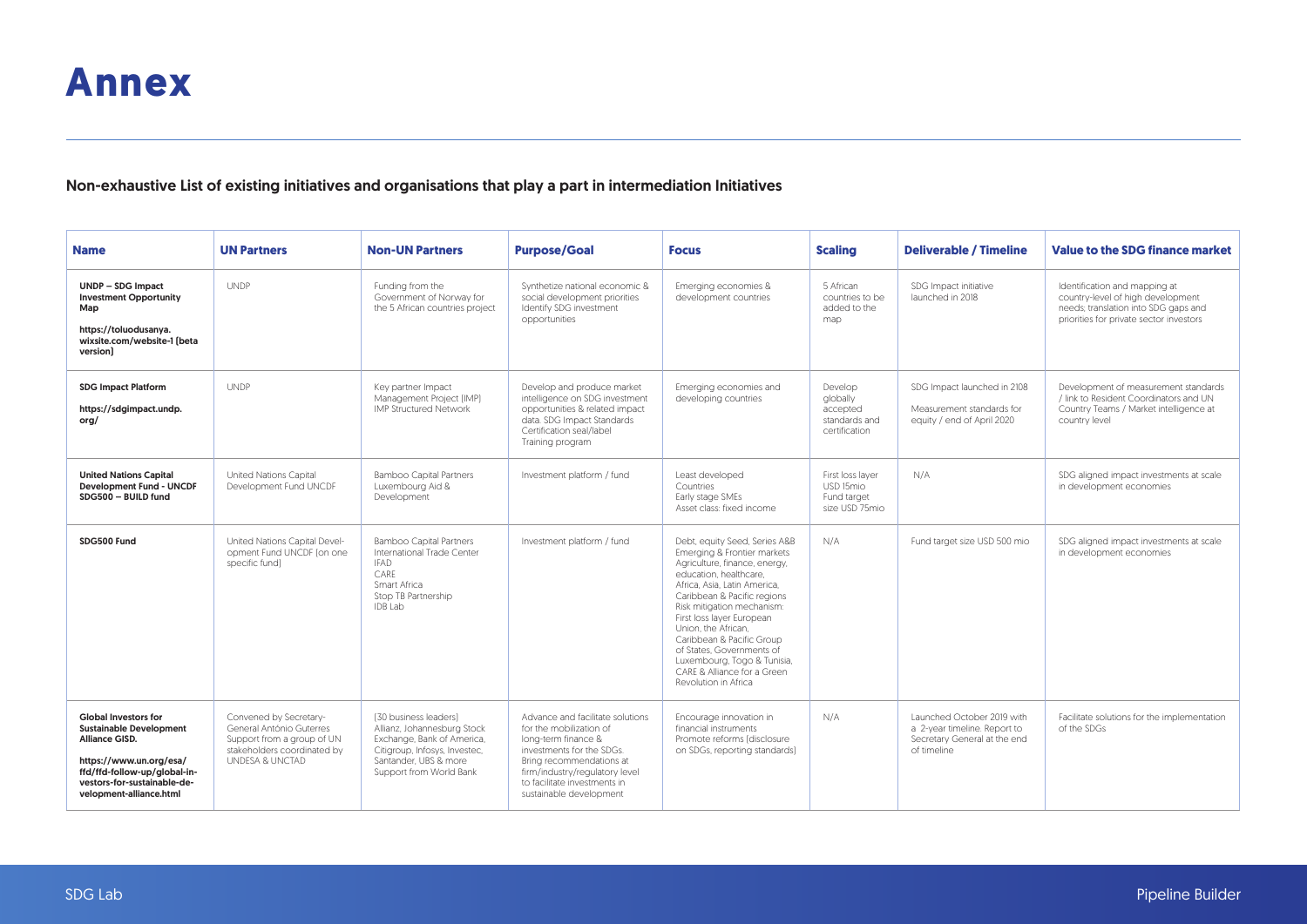| The Measuring Distance to<br>the SDG Targets Report,<br>https://www.oecd.org/sdd/<br>measuring-distance-to-the-<br>sdgs-targets.htm |                                                                                           | OECD Statistics and Data<br>Directorate                                                                                                                                                                                                   | Support countries in preparing<br><b>VNRs [Voluntary National</b><br>Reviews), designing national<br>measurement framework for<br>monitoring SDGs                             | OECD countries                                                                                                                                                                                                                      | Develop-<br>ment of the<br>methodology<br>to non-OECD<br>countries                            | 3rd edition published May<br>2019 [OECD countries]                                                                                                                                                                                  | Detailed country-level analysis on gaps to<br>targeted SDGs for OECD countries                                                                                           |
|-------------------------------------------------------------------------------------------------------------------------------------|-------------------------------------------------------------------------------------------|-------------------------------------------------------------------------------------------------------------------------------------------------------------------------------------------------------------------------------------------|-------------------------------------------------------------------------------------------------------------------------------------------------------------------------------|-------------------------------------------------------------------------------------------------------------------------------------------------------------------------------------------------------------------------------------|-----------------------------------------------------------------------------------------------|-------------------------------------------------------------------------------------------------------------------------------------------------------------------------------------------------------------------------------------|--------------------------------------------------------------------------------------------------------------------------------------------------------------------------|
| <b>SDG Philanthropy Platform</b><br>www.sdgphilanthropy.org                                                                         | Led by UNDP                                                                               | Led by Worldwide Initiative<br>for Grantmaking Support<br>[WINGS]<br>Supported the Rockefeller<br>Philanthropy Advisors, the<br>Conrad N. Hilton Foundation,<br>Ford Foundation, Brach Family<br>Charitable Foundation & UN<br>Foundation | Online collaborative platform;<br>Engage philanthropy in the<br>national SDG planning                                                                                         | Brazil, Colombia, Ghana, India,<br>Indonesia, Kenya, Zambia,<br>China                                                                                                                                                               | Seeking to<br>expand to<br>more countries<br>and regions                                      | ongoing                                                                                                                                                                                                                             | Connected to the philanthropy sector;<br>conducts landscaping of a country's SDG<br>ecosystem (national priorities, policies,<br>stakeholders, processes, challenges)    |
| Accelerate2030<br>https://accelerate2030.net/                                                                                       | <b>UNDP</b>                                                                               | Impact Hub Geneva                                                                                                                                                                                                                         | Support entrepreneurs<br>developing solutions<br>addressing SDGs seeking to<br>scale                                                                                          | Worldwide participation [24<br>countries since start in 2016]                                                                                                                                                                       | N/A                                                                                           | Yearly selection process                                                                                                                                                                                                            | Support and coaching program to<br>selected entrepreneurs in their<br>scaling phase, identify promising<br>entrepreneurs with innovative solutions<br>to SDGs challenges |
| <b>UN Global Compact Action</b><br><b>Platforms</b><br>https://www.unglobalcom-<br>pact.org/sdgs/action-plat-<br>forms              | UN Global Compact<br>[the various platforms<br>regroup different UN &<br>non-UN partners) | [the various platforms<br>regroup different UN &<br>non-UN partners)                                                                                                                                                                      | Collaborative platforms to<br>support companies in their<br>approach to sustainable<br>business                                                                               | The platforms convene<br>representatives from business,<br>Global Compact Local<br>Networks, academia, civil<br>society, Governments and<br>the UN to solve sustainability<br>challenges and to innovate<br>around the Global Goals | Ongoing<br>development<br>of the action<br>platforms                                          | Upcoming deliverables on<br>Decent work in global supply<br>chains [2020]<br>Ocean Governance &<br>Regulation Report update<br>in 2020<br>Action Platform for Peace.<br>Justice & Strong Institutions to<br>deliver outputs by 2021 | Provide guidance for companies to<br>adopt a sustainable business approach                                                                                               |
| <b>Empretec Training</b><br>Workshop programme -<br><b>UNCTAD</b><br>https://empretec.unctad.<br>ora/                               | <b>UNCTAD</b>                                                                             | Partnering with local<br>counterparts                                                                                                                                                                                                     | Capacity-building programme                                                                                                                                                   | Beneficiaries are<br>entrepreneurs, women<br>entrepreneurs, small & micro<br>business, young people and<br>employees of large public &<br>private companies                                                                         | Active in 40<br>countries<br>across the<br>developing<br>world                                | Launched in 1988                                                                                                                                                                                                                    | Access to extended in-country network<br>of entrepreneurs                                                                                                                |
| <b>International Trade Centre</b><br>$-$ ITC<br>www.intracen.org                                                                    | International Trade Centre<br>$-$ ITC.                                                    | National governments.<br>country trade-based<br>counterparty organisations                                                                                                                                                                | Support SMEs to become<br>more competitive and connect<br>to international markets.<br>Specific support in investment<br>readiness and access to capital<br>for certain SMEs. | SMEs in developing and<br>transition economies                                                                                                                                                                                      | N/A                                                                                           | ongoing                                                                                                                                                                                                                             | Strenathen the integration of the<br>business sector of developing countries<br>and economies in transition into global<br>economy                                       |
| <b>ITC - SheTrades</b><br>http://www.intracen.org/<br>itc/women-and-trade/<br>SheTrades/                                            | International Trade Centre<br>$-$ ITC                                                     | Private sector partners<br>include eBay, Maersk, UPS,<br>Barclays Bank<br>Governments / DFIs                                                                                                                                              | Network and platform enabling<br>connection to markets<br>Provides online training and<br>mentoring<br>Capacity-Building of local<br>institutions                             | Women entrepreneurs &<br>women-owned SMEs<br>Presence in 25 countries                                                                                                                                                               | The initiative<br>seeks to<br>connect 3<br>mio women<br>entrepreneurs<br>to market by<br>2021 | <b>Until 2021</b>                                                                                                                                                                                                                   | Focus on women-empowerment<br>ensuring the implementation of the<br>UN Action Plan on Gender, in-country<br>network of trade and investment support<br>institutions      |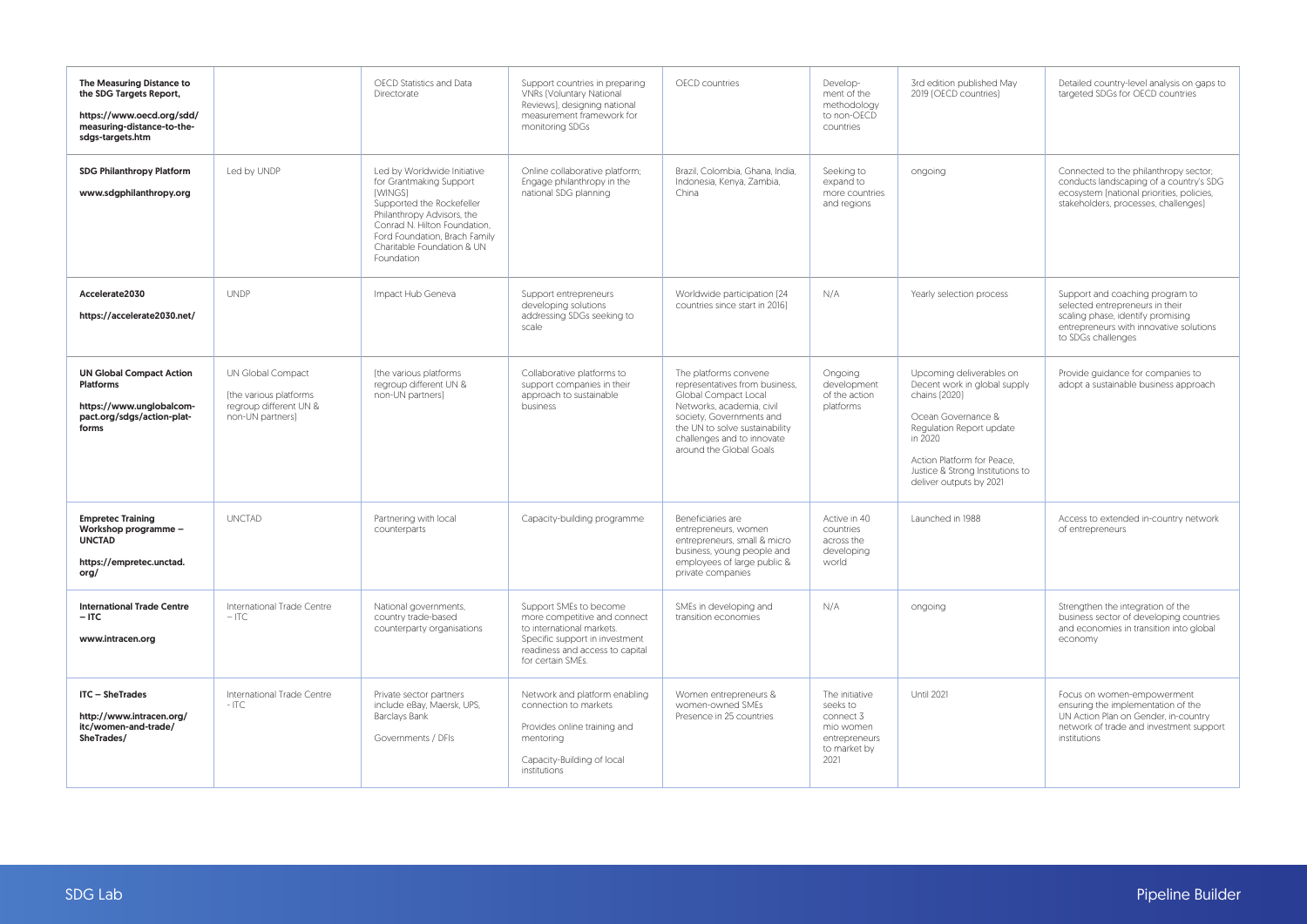| <b>Trade for Sustainable</b><br>Development (T4SD) - ITC<br>http://www.intracen.org/<br>t4sd/                  | International Trade Centre<br>$-$ ITC                                                                                                                                                                                            | Supported by SECO &<br>German Federal Ministry for<br>Economic & Development<br>[BMZ] | Helping entreprises to navigate<br>the sustainability landscape,<br>standards: Tools include the<br>Sustainability Map platform;<br>Sustainability Network platform<br>[links supply and demand] | SMEs in developing countries | Platform used<br>worldwide | Launched in 2009              | Extensive database compiling<br>sustainability standards and certifications.<br>capacity-building based on web<br>platforms and in the field tailored<br>activities with ITC experts                                                                         |
|----------------------------------------------------------------------------------------------------------------|----------------------------------------------------------------------------------------------------------------------------------------------------------------------------------------------------------------------------------|---------------------------------------------------------------------------------------|--------------------------------------------------------------------------------------------------------------------------------------------------------------------------------------------------|------------------------------|----------------------------|-------------------------------|--------------------------------------------------------------------------------------------------------------------------------------------------------------------------------------------------------------------------------------------------------------|
| Lafiya Innovators [Global<br><b>Programme Health]</b><br>https://basel.impacthub.net/<br>en/lafiva-innovators/ | Developed by Impact Hub<br>Basel, Implemented in<br>collaboration with Impact<br>Hub Accra, Impact Hub Dakar,<br>Africa Innovation Center<br>Funded by Fondation Botnar,<br>Swiss Agency for<br>Development &<br>Cooperation SDC | Incubation program to<br>support & accelerate early to<br>mid-stage startups          | Health & WASH throughout<br>emerging economies with a<br>special target to underserved<br>populations                                                                                            | Senegal, Ghana               | N/A                        | Ongoing selection of projects | Startup incubation program, identify<br>promising early to mid-stage<br>entrepreneurs addressing challenges<br>around health and determinants of health<br>throughout emerging economies, the<br>program seeks also to strengthen local<br>health ecosystems |